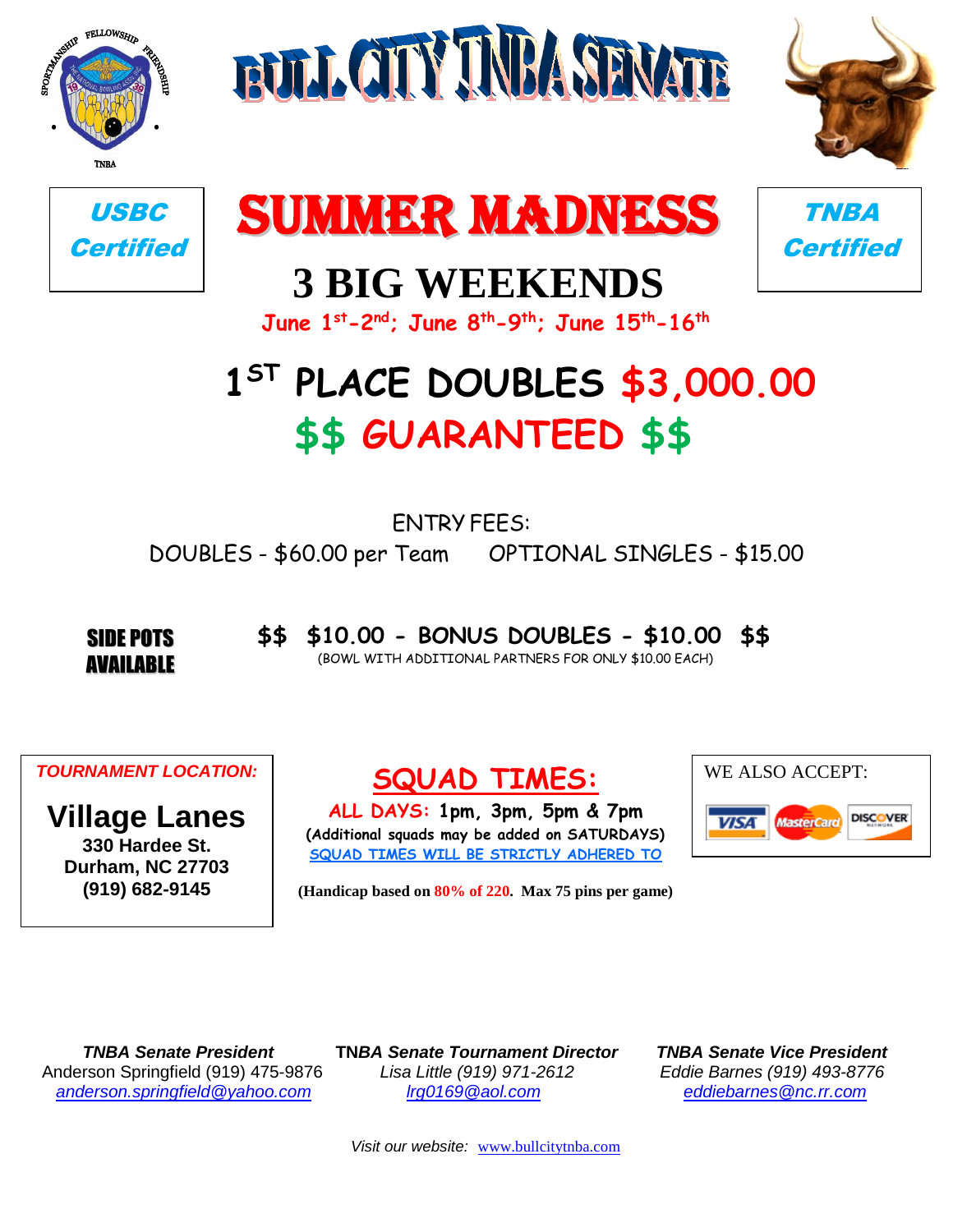- 1. This Tournament shall be certified and open to all members of USBC and TNBA. The tournament shall operate under the RULES of USBC and TNBA. **You may be requested to show a photo ID**.
- 2. 2. Non-USBC members may enter the Tournament by paying an unattached membership fee of \$23.00 (\$13.00 USBC, \$9.00 Local and \$1.00 State). Non-TNBA members may enter by paying a \$21.00 membership fee. **Bowlers will be required to show proof of both USBC & TNBA membership cards.**
- 3. **See current tournament flyer for dates & squad times.**
- 4. This is a doubles Tournament with optional singles. The bowler's double scores will be used for their single scores. Teams may consist of two women, two men or mixed. For an additional \$10.00 per person a bowler may bowl with additional partners on the same squad. Female bowlers may enter the OPEN Handicap Singles, WOMEN Handicap Singles or SCRATCH (mixed) Singles or all three. Male bowlers may enter the OPEN Handicap Singles, SCRATCH (mixed) Singles or both.
- 5. 5. All entrants must use their highest USBC 2017-2018 season average with a minimum of 21 games (summer average(s) included). If no USBC 2017-2018 season average, use highest current USBC certified average based on a minimum of 21-games as of the date of participation in this tournament. Participants must present league-standing sheet to tournament director prior to bowling in this tournament. All others will bowl scratch (220). If your current average based on a minimum of 21 games is ten pins or higher than your USBC 2017-2018 season average at time of participation you must use your current average. All winners' averages will be VERIFIED before payout.
- 6. It shall be the Bowler's responsibility to verify the accuracy of his/her average and provide proof of sanctioning. It shall also be the bowler's responsibility to inform the Tournament Director if he/she has been re-rated or adjusted or if he/she has a tournament average that is ten pins or more above his/her current league or 2017-2018 season average (summer average(s) included). Failure to use the correct average or inform the tournament directors of being re-rated or average adjustment shall disqualify the score. The Tournament Director reserves the right to adjust or re-rate a bowler's average. Unsanctioned scores will be disqualified. There will be no return of entry fee/fees on DISQUALIFICATIONS.
- 7. Bowlers who have won \$600.00 or more in any sanctioned or non-sanctioned tournament in the last 12 months or have been re-rated must report this to a tournament official before bowling (excludes BCTBS winnings & re-rates).
- 8. Handicap Ratio: Men and Women 80% of 220. Max handicap 75 pins per game.
- 9. Bowlers that do NOT win \$300.00 or more (cumulative) during a single BCTBS Doubles/Singles Tournament will receive two (2) bonus pins per squad bowled to be added to their handicapped total score during their next bowled BCTBS Tournament. Bowlers that win \$300.00 - \$599.00 (cumulative) will NOT receive any bonus pins for that tournament in which he/she won \$300.00 - \$599.00 (cumulative). **Bonus pins cannot be used during the same tournament in which they are earned**. Any bowler who wins \$600.00 or more (cumulative) during a single BCTBS Doubles/Singles Tournament will lose all bonus pins earned and will not receive any bonus pins for the Doubles/Singles Tournament in which he/she won the \$600.00 or more (cumulative). **Bonus pins cannot be carried over into a new bowling season.** Bowlers cannot forfeit any winnings in order to retain bonus pins. (**Excludes winnings won in brackets, high game pots and/or tournament bonuses.)**
- 10. All teams will bowl three games. Bowlers will move one pair of lanes to the right after each game. Total pins with handicap plus any accumulated bonus pins will decide the tournament winners. **No bonus pins will be applied to scratch division(s).**
- 11. Current Professional Bowlers who have finished in the top five positions in either the USBC Masters, PBA World Championships, Tournament of Champions or United States Open in the last three years will not be permitted to bowl. PBA/PWBA bowlers finishing in positions below the 5th position in the listed tournaments may be permitted to bowl. Other PBA/PWBA members are eligible to bowl.
- 12. Re-entries are permitted. Bowl as often as you wish but you can only cash once with the same partner. Bowlers may cash only **once** in the Singles division.
- 13. Itemized entry fee per bowler: \$15.50 prize fund, \$8.25 lineage, \$6.25 expenses. Total \$30.00 per bowler. Prize fee will be returned 100%. Doubles Prize monies will be paid on a ratio of 1:10 after guaranteed prize is met (at least one place for each ten entries). **Guaranteed tournaments that are postponed, cancelled or shortened due to inclement weather, damage to the bowling center or other circumstances beyond the Tournament Director's control will be based on entries.**  Entrants must pay their entry fee (\$60.00 per Doubles Team) before beginning competition. **NO CHECKS!**